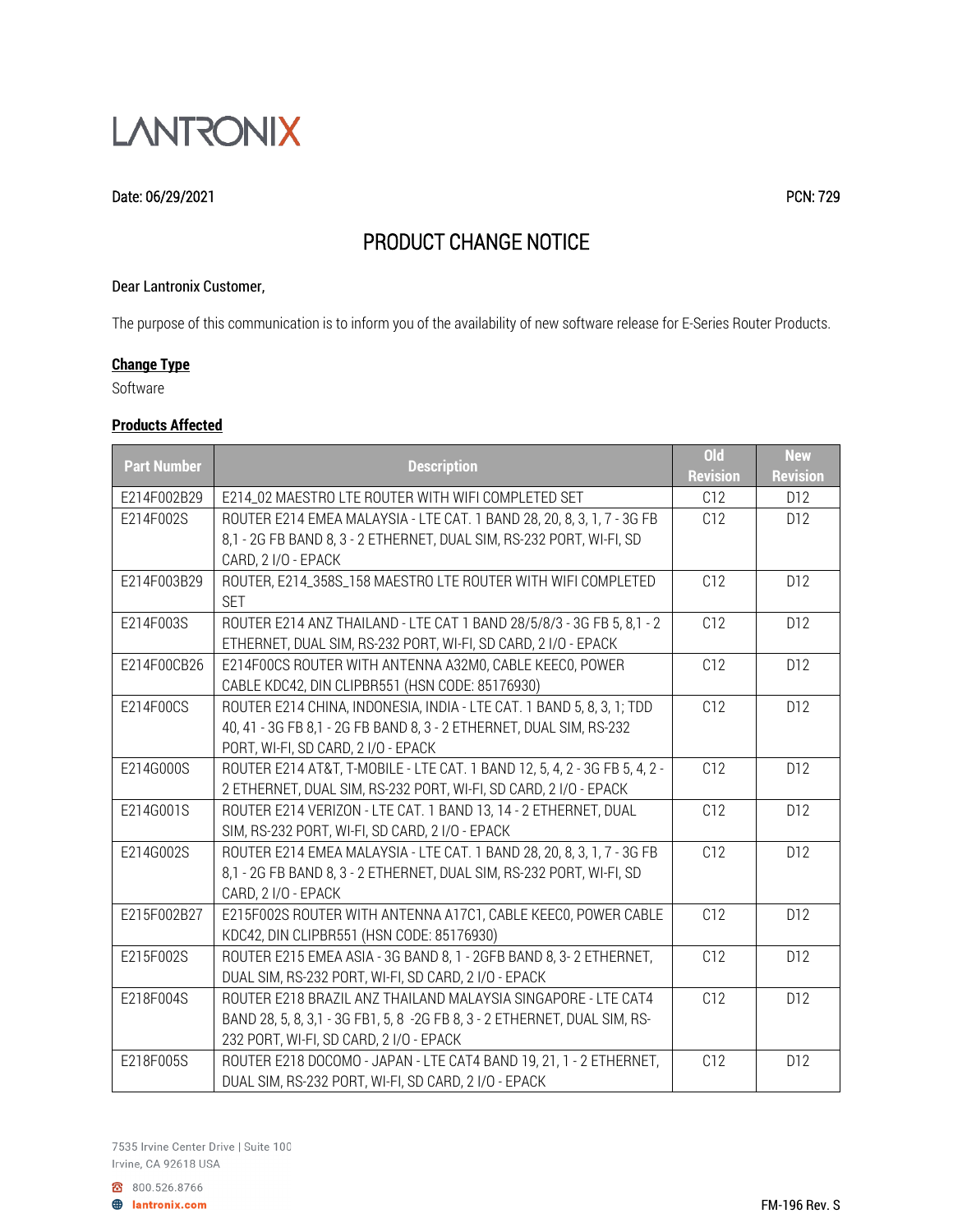| E218F009S   | ROUTER E218 LG U+ - LTE CAT4 BAND 5, 3, 1, 7 - 2 ETHERNET, DUAL SIM,<br>RS-232 PORT, WI-FI, SD CARD, 2 I/O - EPACK                                                         | C12             | D12 |
|-------------|----------------------------------------------------------------------------------------------------------------------------------------------------------------------------|-----------------|-----|
| E218G004S   | ROUTER, E218, LTE CAT4 BAND, ETHERNET, DUAL SIM, RS-232 PORT, Wi-<br>Fi, SD CARD, 2 I/O EPACK, BANZ, GNSS                                                                  | <b>B11</b>      | C11 |
| E224HPL2S   | ROUTER E224 EMEA - LTE CAT1 BAND 3, 8, 20 - 2G FB BAND 3, 8 - 2<br>ETHERNET, RS485, PDPOE, WIFI, LAST GAST, 2 I/O EXT TEMP, GNSS,<br><b>EPACK</b>                          | C12             | D12 |
| E224HPL3S   | ROUTER E224 ASIA PACIFIC - LTE CAT1 BAND 3, 5, 8, 28 - 3G FB BAND 1, 5,<br>8 - 2 ETHERNET, RS485, PDPOE, WIFI, LAST GAST, 2 I/O EXT TEMP, GNSS,<br><b>EPACK</b>            | C12             | D12 |
| E225G00FS   | ROUTER E225 WORDLWIDE - 3G BAND 1, 2, 5, 8 - 2G FB BAND 2, 3, 5, 8 - 2<br>ETHERNET RS485, WIFI, LAST GAST, 2 I/O EXT TEMP, CONCURRENT GPS<br>& GLONASS, EPACK              | C12             | D12 |
| E225HPL2S   | ROUTER E225#02 EMEA - 3G BAND 1, 8 - 2G FB BAND 3, 8 - 2 ETHERNET,<br>RS485, PDPOE, WIFI, LAST GAST, 2 I/O, EXT TEMP, GNSS, EPACK                                          | C <sub>12</sub> | D12 |
| E225HPLFB25 | E225HPLFS ROUTER WITH ANTENNA A17C1, CABLE KEECO, POWER<br>CABLE KDC22, DIN CLIP BR351 (HSN CODE: 85176930)                                                                | C12             | D12 |
| E225HPLFS   | ROUTER E225 WORLDWIDE - 3G BAND 1, 2, 5, 8 - 2G FB BAND 2, 3, 5, 8 - 2<br>ETHERNET, RS485, PDPOE, WIFI, LAST GAST, 2 I/O, EXT TEMP, GNSS,<br>EPACK                         | C12             | D12 |
| E228G002S   | ROUTER E228 EMEA - LTE CAT4 BAND 1, 3, 7, 8, 20, 28 - 3G FB BAND 1,8 -<br>2G FB BAND 3, 8 - 2 ETHERNET, RS485, WIFI, EXTENDED LAST GAST, 2 I/O<br>EXT TEMP, GPSONE, EPACK  | C12             | D12 |
| E228G004S   | ROUTER E228 ASIA PACIFIC - LTE CAT4 BAND 1, 3, 5, 7, 8, 28 - 3G FB BAND<br>1, 5, 8 - 2G FB BAND 3, 8 - 2 ETHERNET RS485, WIFI, LAST GAST, 2 I/O EXT<br>TEMP, GPSONE, EPACK | C12             | D12 |
| E228G00CB28 | E228G00CS ROUTER WITH ANTENNA A32M0, CABLE KEECO, POWER<br>CABLE KDC22, DIN CLIP BR351 (HSN CODE: 85176930)                                                                | C12             | D12 |
| E228G00CS   | ROUTER E228 CHINA INDIA - LTE CAT4 BAND 1, 3, 5 TDD 40, 41-3G FB<br>BAND 1, 8 - 2G FB 3, 8 - 2 ETHERNET RS485, WIFI, EXTENDED LAST GAST,<br>2 I/O EXT TEMP, GPSONE, EPACK  | C12             | D12 |
| E228HPL1S   | ROUTER E228 VERIZON - LTE CAT4 BAND 2, 4, 5, 17 - 2 ETHERNET RS485,<br>PDPOE, WIFI, LAST GASP, 2 I/O EXT TEMP, GNSS, EPACK                                                 | C12             | D12 |
| E228HPL3S   | ROUTER E228 ASIA PACIFIC - LTE CAT4 BAND 3, 7, 28 - 2 ETHERNET<br>RS485, PDPOE, WIFI, LAST GAST, 2 I/O EXT TEMP, GNSS, EPACK                                               | C12             | D12 |
| E228HPL5S   | ROUTER E228 DOCOMO JAPAN - LTE CAT4 BAND 1, 19, 21 - 2 ETHERNET<br>RS485, PDPOE, WIFI, LAST GAST, 2 I/O EXT TEMP, GNSS, EPACK                                              | C12             | D12 |
| E228HPL9S   | ROUTER E228 SOUTH KOREA - LTE CAT4 BAND 1, 3, 5, 7 - 2 ETHERNET<br>RS485, PDPOE, WIFI, LAST GAST, 2 I/O EXT TEMP, GNSS, EPACK                                              | C12             | D12 |
| E228HPLAS   | ROUTER E228 AT&T, ROGER - LTE CAT4 BAND 2, 4, 5, 17 - 2 ETHERNET<br>RS485, PDPOE, WIFI, LAST GAST, 2 I/O EXT TEMP, GNSS, EPACK                                             | C12             | D12 |

# **Description and Extent of Change**

Lantronix is pleased to announce the availability of new firmware release v3.9.17.0 for E-Series Router Products.

New features :

7535 Irvine Center Drive | Suite 100 Irvine, CA 92618 USA

800.526.8766

**A** lantronix.com